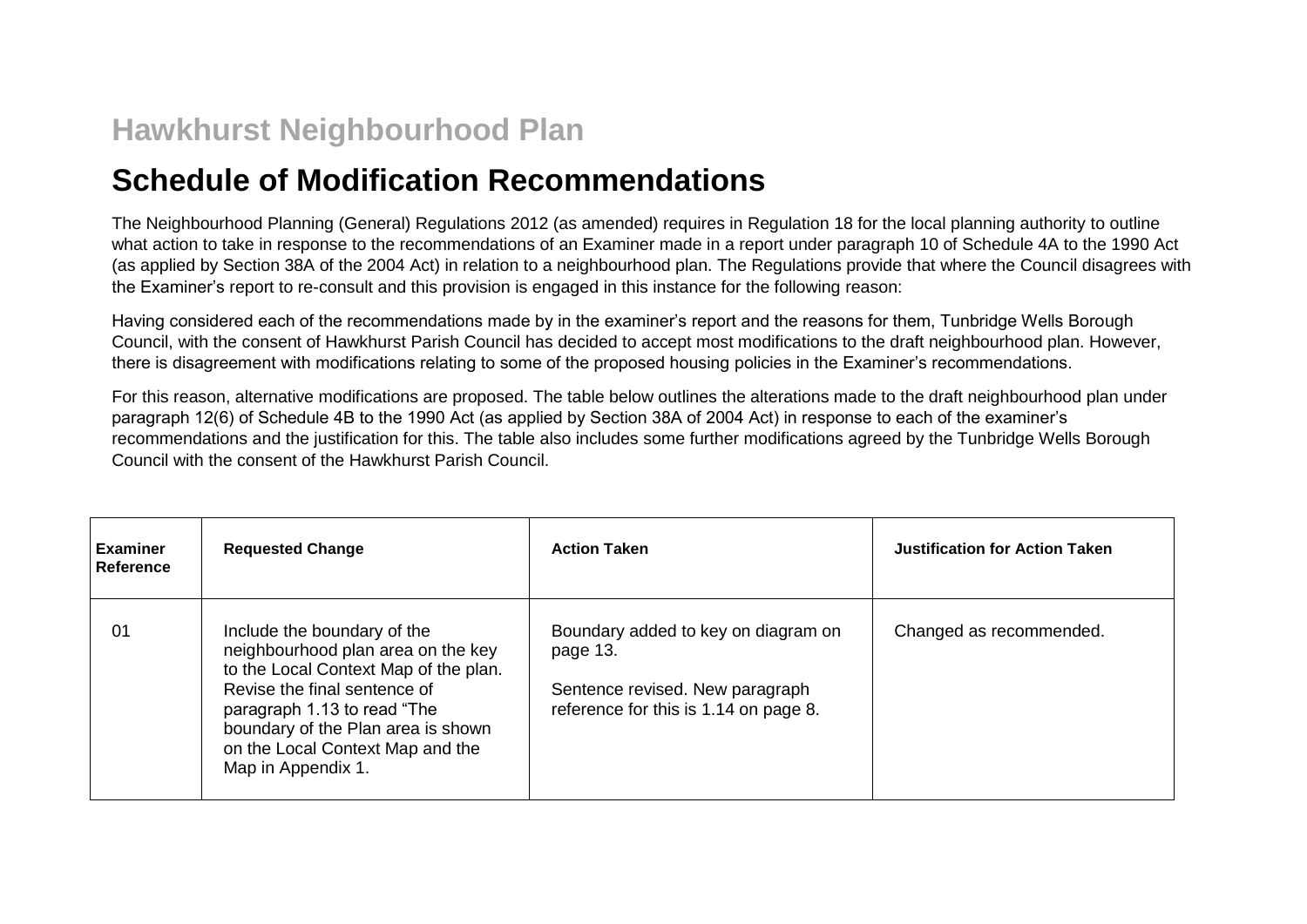| <b>Examiner</b><br><b>Reference</b> | <b>Requested Change</b>                                                                                                                                                                                                                                                                                                  | <b>Action Taken</b>                                                                                                                                                                                                                                                                            | <b>Justification for Action Taken</b>                                                     |
|-------------------------------------|--------------------------------------------------------------------------------------------------------------------------------------------------------------------------------------------------------------------------------------------------------------------------------------------------------------------------|------------------------------------------------------------------------------------------------------------------------------------------------------------------------------------------------------------------------------------------------------------------------------------------------|-------------------------------------------------------------------------------------------|
| 02                                  | Include the lifespan of the plan 2016<br>- 2033 on the front cover of the plan.                                                                                                                                                                                                                                          | Date has been added.                                                                                                                                                                                                                                                                           | Changed as recommended.                                                                   |
| 03                                  | Include a paragraph in the<br>introductory section of the<br>Neighbourhood Plan and in the Basic<br>Conditions Statement on how the<br>plan will deliver sustainable<br>development in terms of the<br>enhancement of social, economic,<br>and environmental matters.                                                    | Added to the plan on page 6,<br>paragraph reference 1.3.<br><b>Basic Conditions Statement updated</b>                                                                                                                                                                                          | Changed as recommended to<br>demonstrate stronger support for<br>sustainable development. |
| 04                                  | Improve the contextual material on<br>Hawkhurst Today by including a<br>summary of the population, housing,<br>and employment data for the plan<br>area; describe the location and<br>importance of the SSSI; and include<br>a summary of the strategic planning<br>context for the plan area from the<br>Core Strategy. | Summary of population, housing and<br>employment data added to the plan,<br>paragraph reference 2.5 on page 10.<br>Description and location of SSSI added<br>to the plan, pages 22 and 23.<br>Added strategic planning context to the<br>plan on page 12, paragraph<br>references 2.10 to 2.13 | Changed as recommended.                                                                   |
| 05                                  | Revise paragraph 4.2 to read "The<br>planning policies are written to help                                                                                                                                                                                                                                               | Paragraph 4.2 amended as requested.                                                                                                                                                                                                                                                            | Changed as recommended.                                                                   |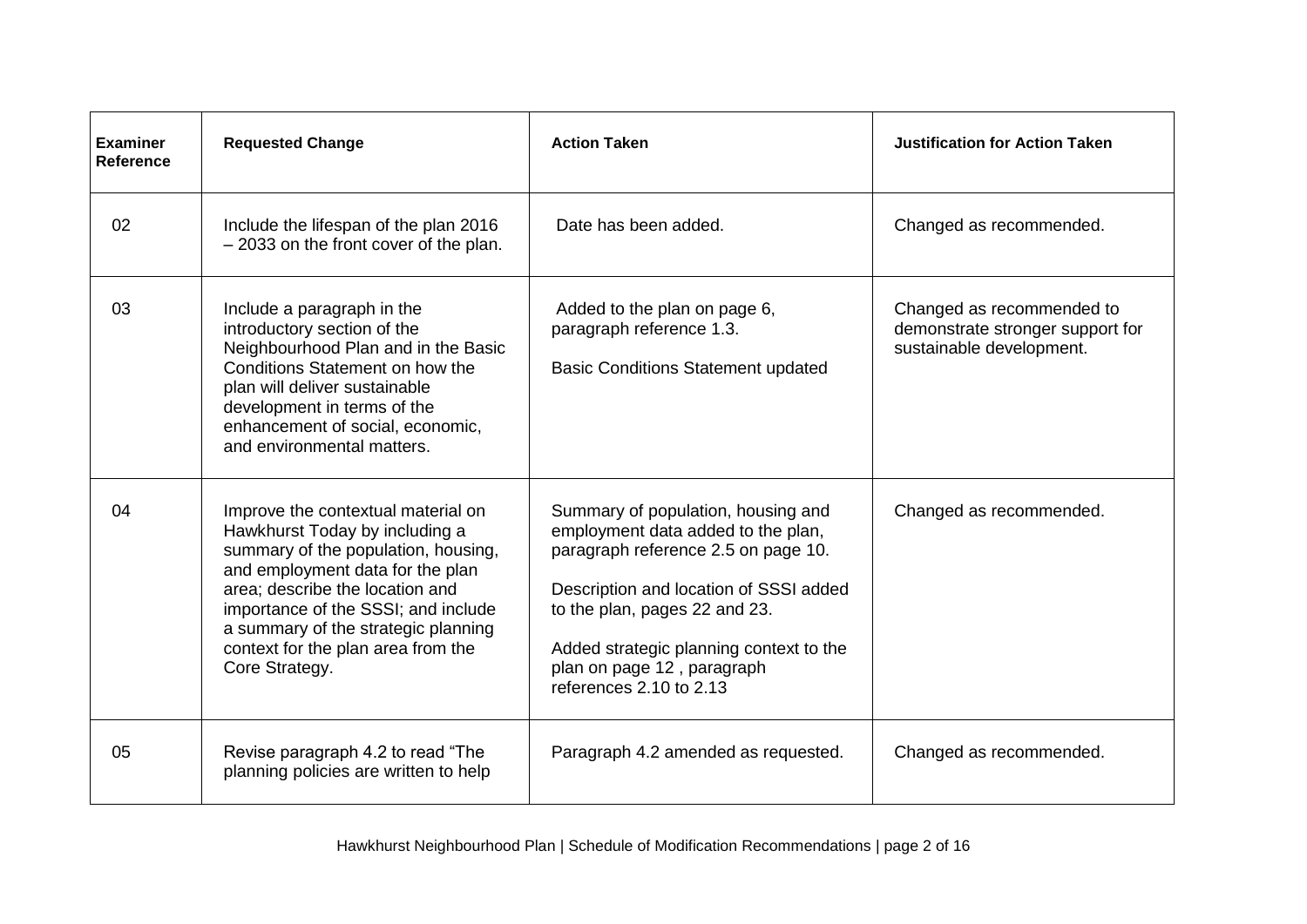| <b>Examiner</b><br><b>Reference</b> | <b>Requested Change</b>                                                                                                                                                                                                                                                                                                                                                                                                                                                                                                                                                                                                                                                                                                                             | <b>Action Taken</b>                                                                                                                                                                                                                                                                                                                                                                                                                                                                                                                                                                                                                                                                                                                | <b>Justification for Action Taken</b>                                                          |
|-------------------------------------|-----------------------------------------------------------------------------------------------------------------------------------------------------------------------------------------------------------------------------------------------------------------------------------------------------------------------------------------------------------------------------------------------------------------------------------------------------------------------------------------------------------------------------------------------------------------------------------------------------------------------------------------------------------------------------------------------------------------------------------------------------|------------------------------------------------------------------------------------------------------------------------------------------------------------------------------------------------------------------------------------------------------------------------------------------------------------------------------------------------------------------------------------------------------------------------------------------------------------------------------------------------------------------------------------------------------------------------------------------------------------------------------------------------------------------------------------------------------------------------------------|------------------------------------------------------------------------------------------------|
|                                     | the plan deliver these objectives."                                                                                                                                                                                                                                                                                                                                                                                                                                                                                                                                                                                                                                                                                                                 |                                                                                                                                                                                                                                                                                                                                                                                                                                                                                                                                                                                                                                                                                                                                    |                                                                                                |
| 06                                  | Revise paragraph 7.2 to 7.3 to read:<br>"The Tunbridge Wells Core Strategy<br>requires that approximately 240 net<br>additional dwellings be developed in<br>Hawkhurst during the period 2006 -<br>2026. At (date) xx dwellings have<br>been completed, xx are commitments<br>with planning permission and the<br>following sites are allocated for<br>development in the Tunbridge Wells<br>Site Allocation Plan 2016:<br>- Former Springfield Garden Centre<br>(40)<br>-Land at Woodham Hall (12-15)<br>- Hawkhurst Castle (30)<br>- Birchfield Rye Road (26)<br>This totals 267 net additional<br>dwellings (check figure) which is<br>sufficient to deliver the Core<br>Strategy's housing requirement to<br>2026 with a degree of flexibility. | New paragraphs 7.3 and 7.4 on page<br>37 now read as follows:<br>"7.3 The Tunbridge Wells Core<br>Strategy requires that approximately<br>240 net additional dwellings be<br>developed in Hawkhurst during the<br>period 2006 - 2026.<br>At February 2017, 225 dwellings have<br>been completed/started, 62 are<br>commitments with planning permission.<br>The following sites are allocated for<br>development in the Tunbridge Wells<br>Site Allocation Plan 2016:<br>- Former Springfield Garden Centre.<br>This site is being developed<br>incrementally. First 9 of 40 dwellings<br>seeking planning approval.<br>-Land at Woodham Hall for 16<br>dwellings received planning approval.<br>- Hawkhurst Castle, This site has | Changed as recommended and<br>the housing numbers context and<br>situation brought up to date. |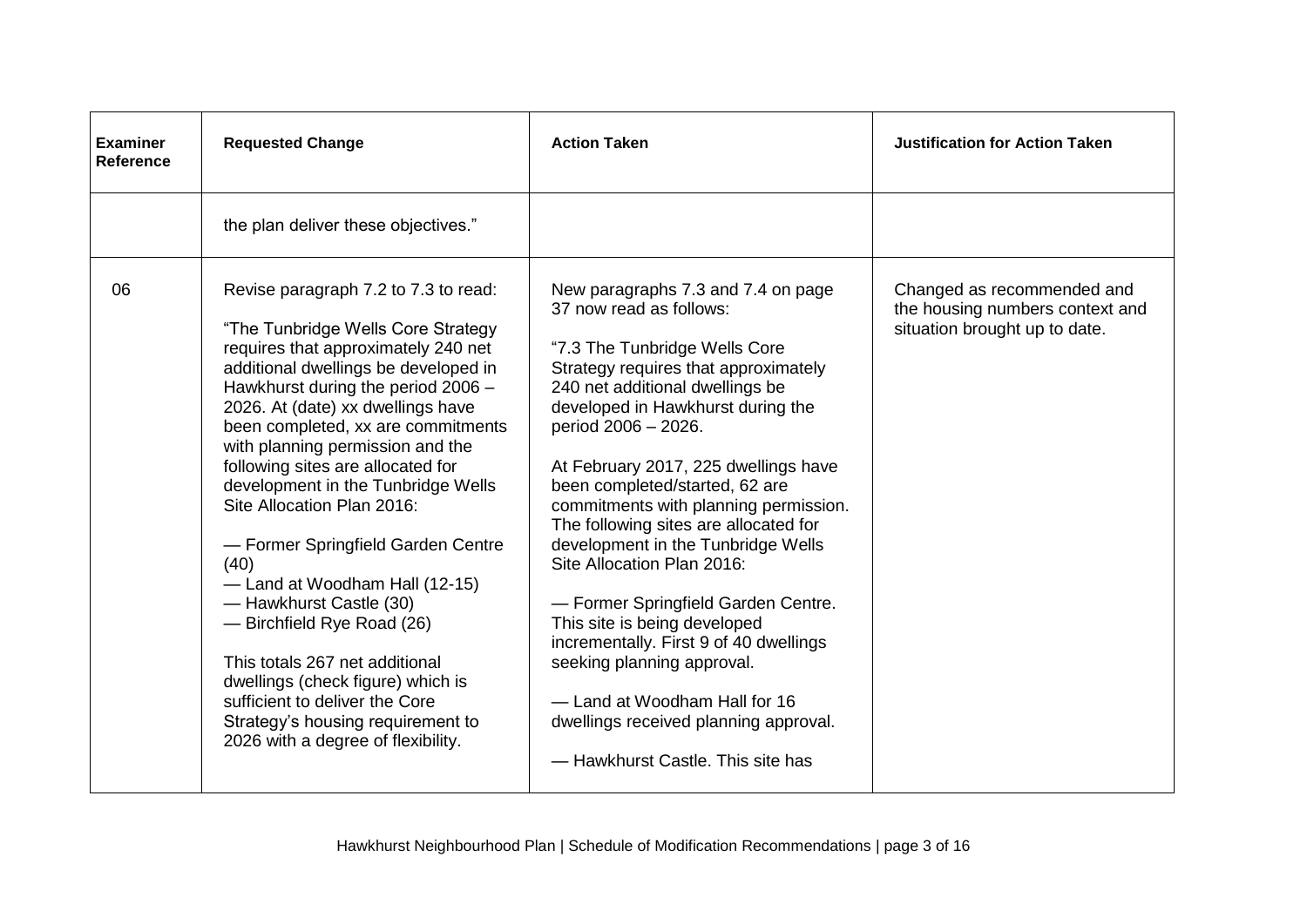| <b>Examiner</b><br><b>Reference</b> | <b>Requested Change</b>                                                                                                                                                                                                            | <b>Action Taken</b>                                                                                                                                                                                                                                                                                                                                                                                                                                                                                                                                                      | <b>Justification for Action Taken</b>                                                                                                                                                       |
|-------------------------------------|------------------------------------------------------------------------------------------------------------------------------------------------------------------------------------------------------------------------------------|--------------------------------------------------------------------------------------------------------------------------------------------------------------------------------------------------------------------------------------------------------------------------------------------------------------------------------------------------------------------------------------------------------------------------------------------------------------------------------------------------------------------------------------------------------------------------|---------------------------------------------------------------------------------------------------------------------------------------------------------------------------------------------|
|                                     | The housing requirement to 2033<br>and site allocations to deliver this will<br>be determined by Tunbridge Wells<br>Borough Council through the Local<br>Plan review taking account of the<br>policies in the Neighbourhood Plan." | been developed as a nursing home<br>with 92 beds and is no longer available<br>for housing.<br>- Birchfield Rye Road with 26<br>dwellings already received planning<br>approval.<br>This total of 296 net additional<br>dwellings is sufficient to over deliver<br>the Core Strategy's housing<br>requirement to 2026 by 23%"<br>"7.4 The housing requirement to 2033<br>and site allocations to deliver this will<br>be determined by Tunbridge Wells<br>Borough Council through the Local<br>Plan review taking account of the<br>policies in the neighbourhood plan." |                                                                                                                                                                                             |
| 07                                  | Delete Policy HD1 and the policy<br>justification in paragraphs 7.4 to 7.13.                                                                                                                                                       | Significant revisions to Policy HD1<br>(over pages 36 to 42) for it to be<br>retained in the neighbourhood plan.<br>Principal changes made to meet the<br>concerns expressed by the examiner<br>include:                                                                                                                                                                                                                                                                                                                                                                 | The Borough Council, and the<br>Parish Council, have carefully<br>considered the Examiner's<br>comments in regard to Policy<br>HD1 and the related justification<br>as originally prepared. |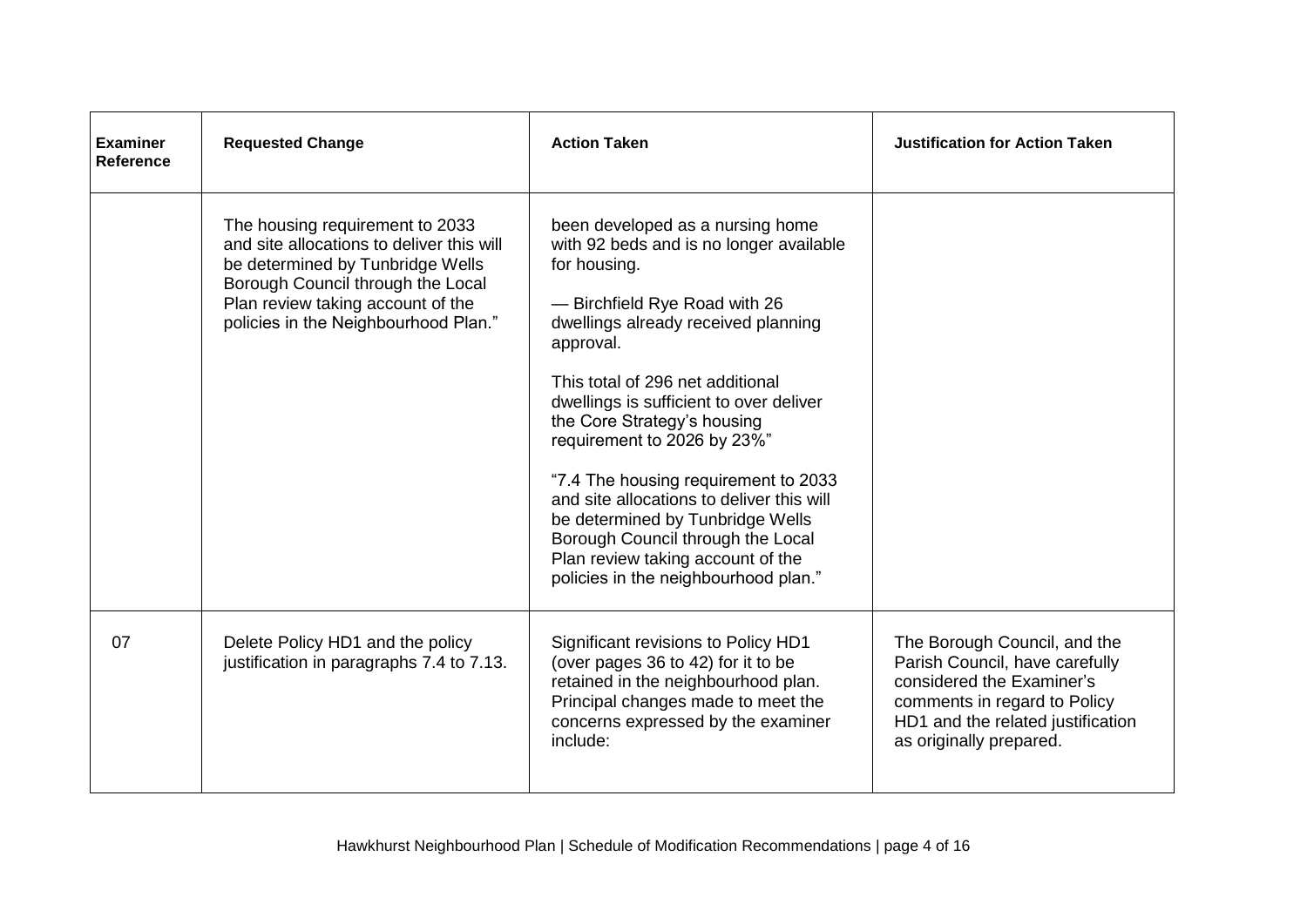| <b>Examiner</b><br>Reference | <b>Requested Change</b>                                                                                       | <b>Action Taken</b>                                                                                                                                                                                                                                                                                                                                                                                                                                                                                                                                      | <b>Justification for Action Taken</b>                                                                                                                                                                                                                                                                                                                                                                                                                                                                                                                                                                                                                                                                                                  |
|------------------------------|---------------------------------------------------------------------------------------------------------------|----------------------------------------------------------------------------------------------------------------------------------------------------------------------------------------------------------------------------------------------------------------------------------------------------------------------------------------------------------------------------------------------------------------------------------------------------------------------------------------------------------------------------------------------------------|----------------------------------------------------------------------------------------------------------------------------------------------------------------------------------------------------------------------------------------------------------------------------------------------------------------------------------------------------------------------------------------------------------------------------------------------------------------------------------------------------------------------------------------------------------------------------------------------------------------------------------------------------------------------------------------------------------------------------------------|
|                              |                                                                                                               | - New preamble text (paragraphs 7.1<br>and 7.2) explaining the context to the<br>policy, the parish's support for<br>sustainable growth and its preferred<br>develop types.<br>- Separation of policy into two<br>sections HD1(a) Preference for Small-<br>Scale Developments and HD1(b)<br><b>Exceptions for Larger-Scale</b><br>Developments addressing smaller<br>developments of under 10 units and 10<br>units or more respectively.<br>Each of the two new policies HD1 (a)<br>and HD1 (b) now has significant new<br>elements of supporting text. | The Examiner's comments on<br>various aspects of the Policy and<br>Justification as previously written<br>are accepted.<br>However the intention was never<br>to set blanket restrictions rather to<br>influence development to ensure<br>the objectives of sustainable<br>development were met as set out<br>in the NPPF. Rather than remove<br>the Policy the opportunity has<br>been taken to revise it by<br>alternative modification ensuring<br>the plan meets the legal Basic<br>Conditions, supports the delivery<br>of sustainable development, is in<br>compliance with national planning<br>policy (NPPF) regarding<br>development in AONB's and<br>continues to be responsive to<br>community concerns and<br>aspirations. |
| 07<br>(continu<br>ed)        | Paragraph 4.11 (and 4.17 see below)<br>comments that Paragraph 7.13 is<br>considered to be unclear as it does | Clarification of agricultural land<br>classification added to new paragraph<br>7.9.                                                                                                                                                                                                                                                                                                                                                                                                                                                                      | Clarifications and supporting<br>references (DEFRA and<br>Institution Highways and                                                                                                                                                                                                                                                                                                                                                                                                                                                                                                                                                                                                                                                     |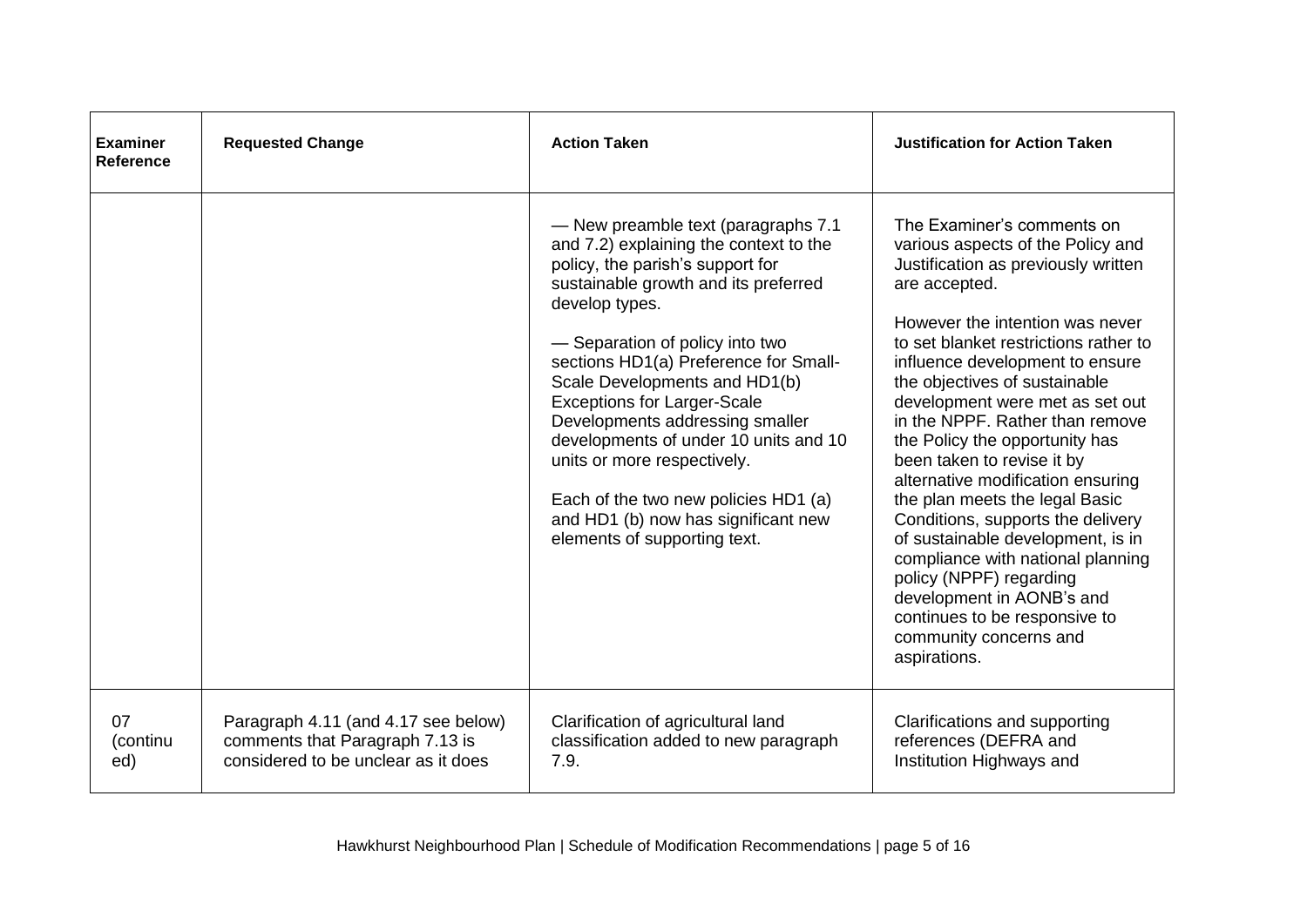| <b>Examiner</b><br>Reference | <b>Requested Change</b>                                                                                                                                                                                                                                                                                                                                                                                              | <b>Action Taken</b>                                                                                                                                                                                      | <b>Justification for Action Taken</b>                                                           |
|------------------------------|----------------------------------------------------------------------------------------------------------------------------------------------------------------------------------------------------------------------------------------------------------------------------------------------------------------------------------------------------------------------------------------------------------------------|----------------------------------------------------------------------------------------------------------------------------------------------------------------------------------------------------------|-------------------------------------------------------------------------------------------------|
|                              | not define poorer quality land.<br>Paragraph 4.17 The wording of<br>Policy HD1 is unclear as it does not<br>define "the existing built area" or<br>"walking distance from shops and<br>amenities" or the "edge of the<br>existing developed parts of the<br>parish". Paragraph 7.13 refers to<br>"poorer quality land" being preferred<br>but this is not defined.                                                   | Clarification of limits to build<br>development shown through new map<br>on page 42.<br>Clarification of walking distance<br>through reference to guidance added<br>to new paragraph 7.17.               | Transportation) have been added<br>together with map in response to<br>the Examiner's comments. |
| 08                           | Revise point 1 of Policy HD2 to read:<br>"A mix of housing types, sizes and<br>tenures shall be provided on housing<br>developments to support the delivery<br>of housing that meets the local<br>housing needs and demands<br>demonstrated in the most recent<br>Housing Market Assessment and<br>Housing Needs Analysis for the plan<br>area."<br>Delete point 2 of the Policy HD2<br>Replace the word "must" with | These recommendations have been<br>actioned. Due to paragraph<br>renumbering, it is new paragraph 7.22<br>that now contains reference to most<br>recent housing market assessment and<br>needs analysis. | Changed as recommended.                                                                         |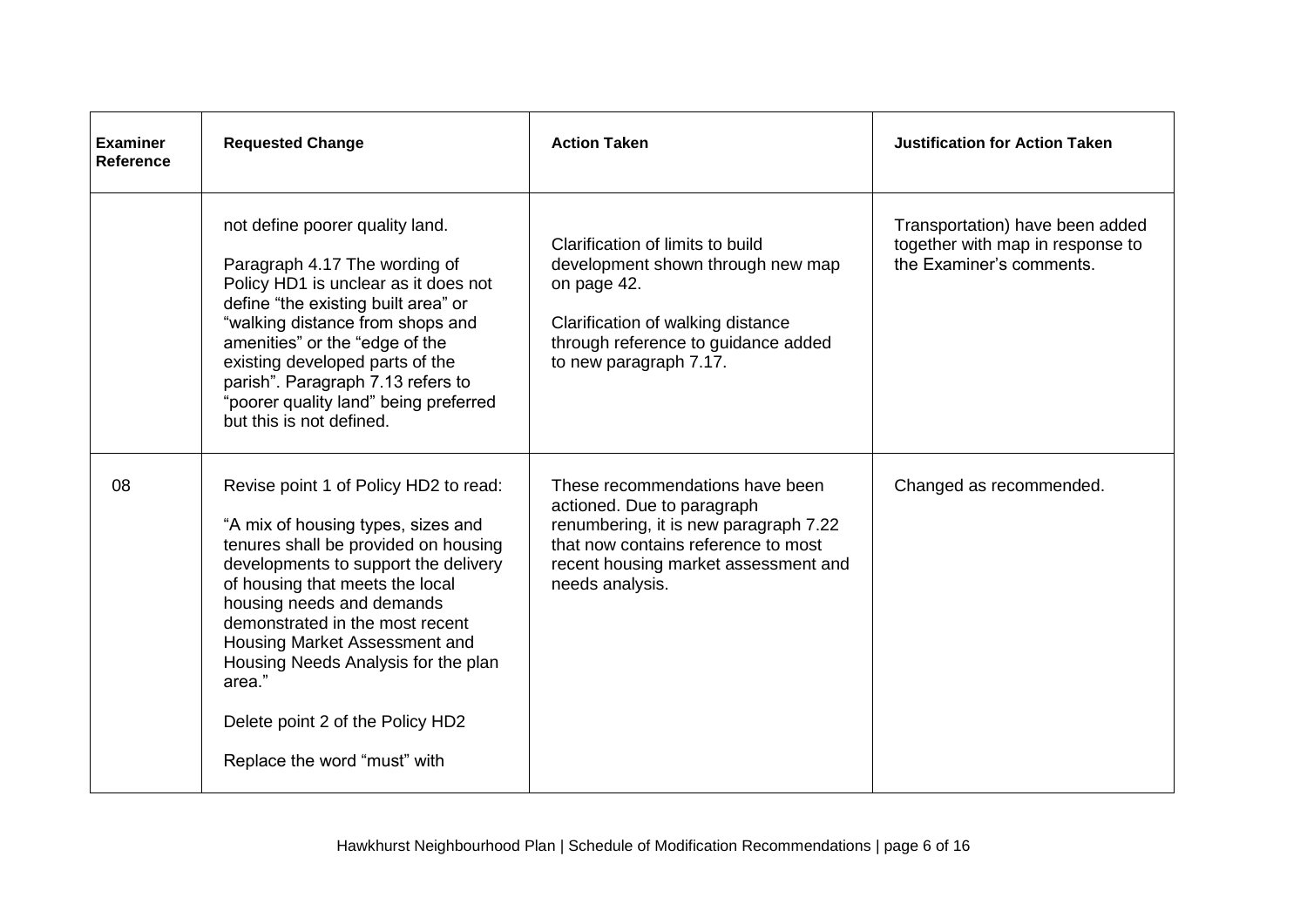| <b>Examiner</b><br><b>Reference</b> | <b>Requested Change</b>                                                                                                                                                                                                                                                                                                                                                                                                                                                                                 | <b>Action Taken</b>                                                                                                                                                                                                                                  | <b>Justification for Action Taken</b> |
|-------------------------------------|---------------------------------------------------------------------------------------------------------------------------------------------------------------------------------------------------------------------------------------------------------------------------------------------------------------------------------------------------------------------------------------------------------------------------------------------------------------------------------------------------------|------------------------------------------------------------------------------------------------------------------------------------------------------------------------------------------------------------------------------------------------------|---------------------------------------|
|                                     | "should" throughout the justification.<br>Revise the final sentence of<br>paragraph 7.12 to read "based on<br>the most recent Housing Market<br><b>Assessment and Housing Needs</b><br>Analysis connection."                                                                                                                                                                                                                                                                                            |                                                                                                                                                                                                                                                      |                                       |
| 09                                  | Revise Policy HD3 as follows:<br>1. "New housing development shall<br>comprise a variety of housing<br>designs and details to create homes<br>fit for modern living."<br>2. Delete point 2.<br>3. Accessible homes suitable for the<br>elderly and disabled, in particular<br>bungalows, will be encouraged.<br>4. New housing should be designed<br>to meet Lifetime Homes standards<br>and should encourage the efficient<br>use of water and energy, and locally<br>sourced and recycled materials." | These recommendations have been<br>actioned. Due to paragraph<br>renumbering, it is new paragraph 7.27<br>that now contains reference to<br>technical standards and new<br>paragraph 7.28 that contains reference<br>to encouragement for bungalows. | Changed as recommended.               |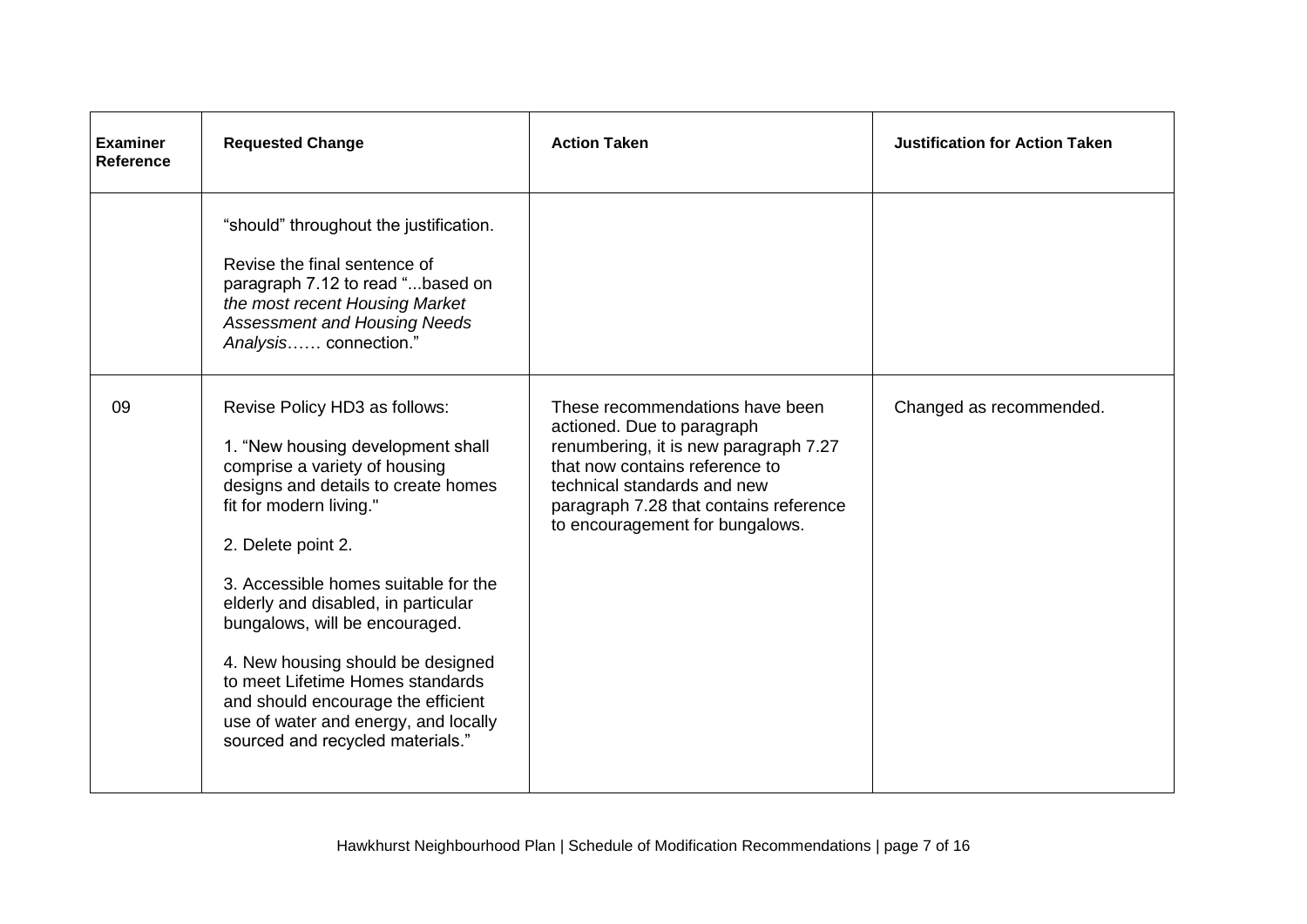| <b>Examiner</b><br><b>Reference</b> | <b>Requested Change</b>                                                                                                                                                                                                                                                                                                                                                                                          | <b>Action Taken</b>                                                                                                                                                                                                                                                                                                                                                                                              | <b>Justification for Action Taken</b>                                                                                               |
|-------------------------------------|------------------------------------------------------------------------------------------------------------------------------------------------------------------------------------------------------------------------------------------------------------------------------------------------------------------------------------------------------------------------------------------------------------------|------------------------------------------------------------------------------------------------------------------------------------------------------------------------------------------------------------------------------------------------------------------------------------------------------------------------------------------------------------------------------------------------------------------|-------------------------------------------------------------------------------------------------------------------------------------|
|                                     | Replace "must" with "should"<br>throughout the justification.<br>Delete paragraph 7.17 and replace<br>with: "New housing development<br>should be built to the space<br>standards set out in the DCLG<br><b>Technical Housing Standards."</b><br>Revise the second sentence of<br>paragraph 7.18 to read: "The<br>development of accessible dwellings,<br>including one storey bungalows will<br>be encouraged." |                                                                                                                                                                                                                                                                                                                                                                                                                  |                                                                                                                                     |
| 10                                  | Revise the justification to Policy HD4<br>and the Design Guidance as follows:<br>Replace "must" with "should"<br>throughout the justification.<br>Revise the final sentence of<br>paragraph 7.21 to read: "The<br>inclusion of working chimneys will be<br>encouraged where appropriate to the<br>design of the dwelling."                                                                                       | These changes have broadly been<br>actioned as recommended except for<br>the reference to working chimneys.<br>New text now reads:<br>"Paragraph 7.31 As recommended by<br>the AONB Unit through consultation on<br>the draft version of this plan, the<br>inclusion of working chimneys will be<br>encouraged except where it can be<br>demonstrated it is not feasible or<br>practical on smaller properties." | Changed as recommended with<br>the exception of working<br>chimneys where the Examiner's<br>words from Report ref 4.36 are<br>used. |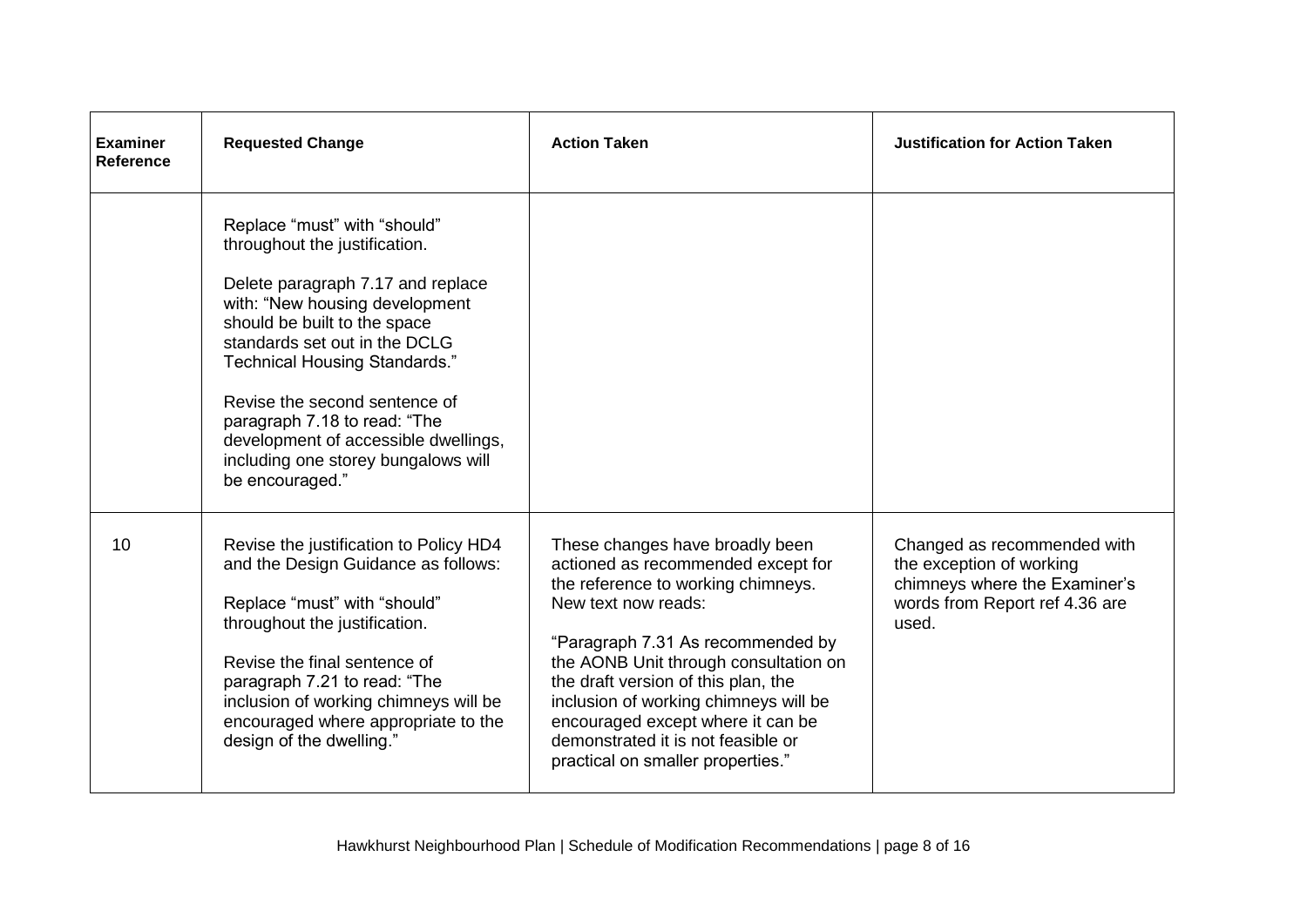| <b>Examiner</b><br>Reference | <b>Requested Change</b>                                                                                                                                                                                                                                                                                                                                                                                                                                                                   | <b>Action Taken</b>                                                                                                                                                                                 | <b>Justification for Action Taken</b>                                                                         |
|------------------------------|-------------------------------------------------------------------------------------------------------------------------------------------------------------------------------------------------------------------------------------------------------------------------------------------------------------------------------------------------------------------------------------------------------------------------------------------------------------------------------------------|-----------------------------------------------------------------------------------------------------------------------------------------------------------------------------------------------------|---------------------------------------------------------------------------------------------------------------|
|                              | Delete "but" from the third sentence<br>of paragraph 7.22.<br>Revise paragraph 7.23 to read: "The<br>following section sets out design<br>guidance to support Policy HD4. All<br>new development proposals will be<br>encouraged to take account of the<br>design guidance."<br>Revise paragraph 7.24 to read "This"<br>design guidance should also be used<br>to inform the selection of sites."<br>Delete the second sentence from the<br>section on sustainability in the<br>guidance. | Further adjustment to policy text made<br>to add a third subsection that reads as<br>follows:<br>3) ALL DEVELOPMENTS<br>SHOULD COMPLY WITH THE<br><b>DESIGN GUIDANCE NOTES ON</b><br>PAGES 46 - 49. | To strengthen the design policy<br>and more effectively link the<br>design guidance notes with Policy<br>HD4. |
| 11                           | Include a description of Robin Woods<br>SSSI with a location map in the<br>Landscape Context section.                                                                                                                                                                                                                                                                                                                                                                                     | This has been added to pages 22 and<br>23, including a map.                                                                                                                                         | Changed as recommended.                                                                                       |
| 12                           | Revise Policy LP1 to read:<br>"Developers should demonstrate that<br>their proposals will not have an                                                                                                                                                                                                                                                                                                                                                                                     | Recommended changes actioned.                                                                                                                                                                       | Changed as recommended.                                                                                       |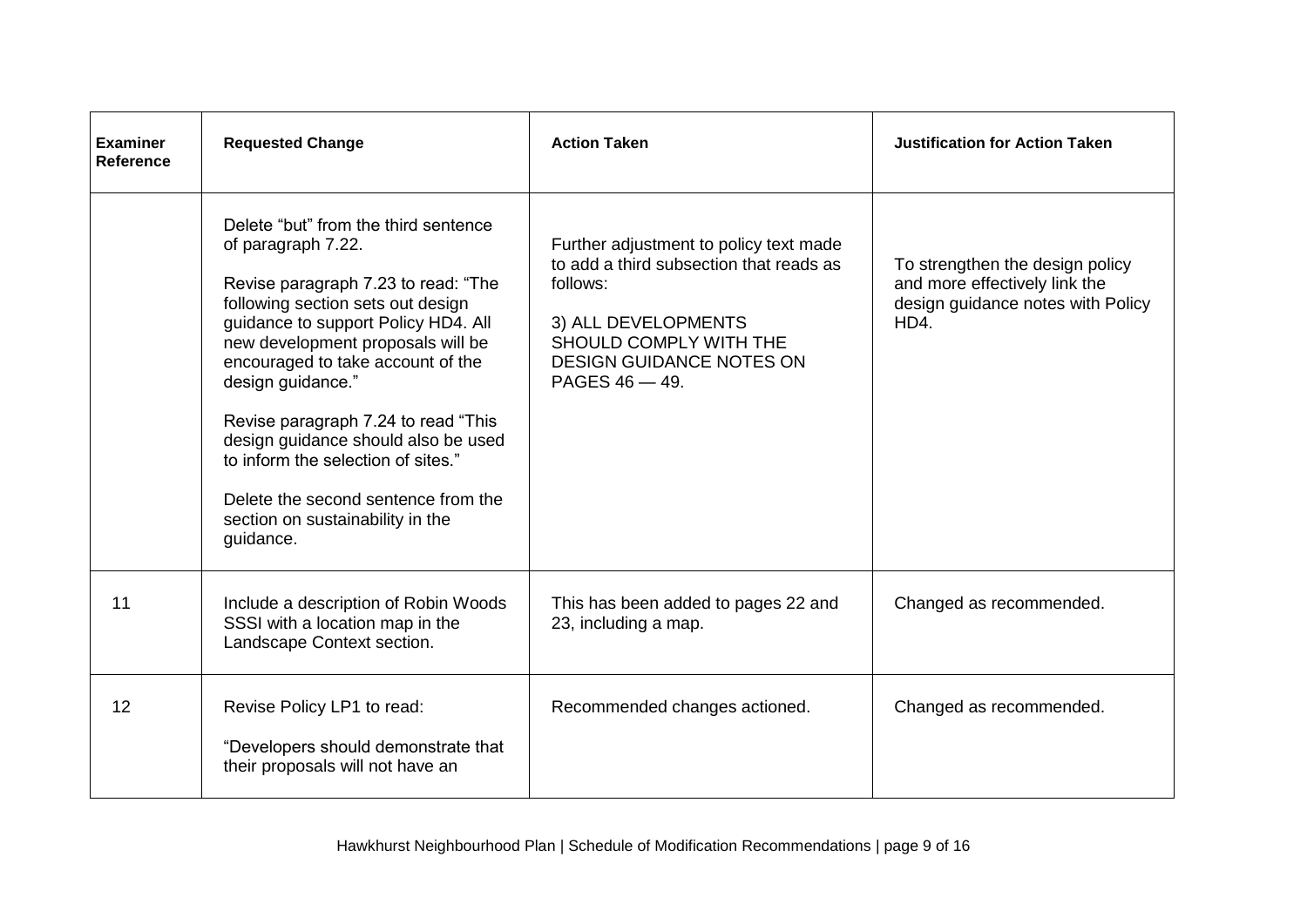| <b>Examiner</b><br><b>Reference</b> | <b>Requested Change</b>                                                                                                                                                                                                                                                                                                                                                                                                                                                                                                                                                                         | <b>Action Taken</b>                                                                                                                                                                                                                                                                                                                          | <b>Justification for Action Taken</b>                                                                 |
|-------------------------------------|-------------------------------------------------------------------------------------------------------------------------------------------------------------------------------------------------------------------------------------------------------------------------------------------------------------------------------------------------------------------------------------------------------------------------------------------------------------------------------------------------------------------------------------------------------------------------------------------------|----------------------------------------------------------------------------------------------------------------------------------------------------------------------------------------------------------------------------------------------------------------------------------------------------------------------------------------------|-------------------------------------------------------------------------------------------------------|
|                                     | unacceptable adverse visual impact<br>on the landscape setting of the<br>village or views of key landmarks."<br>Delete the final sentence of<br>paragraph 8.3.                                                                                                                                                                                                                                                                                                                                                                                                                                  | New paragraph 8.3 uses revised text                                                                                                                                                                                                                                                                                                          |                                                                                                       |
| 12 <sup>2</sup><br>(continu<br>ed)  | Comments made in the examiner's<br>report include:<br>4.41 The justification recognises that<br>there are various points in and<br>around the village where there are<br>clear sight lines to open countryside<br>and back from the countryside to the<br>village. However, these are not<br>defined on a plan.<br>4.42 The Qualifying Body has<br>explained that a map was included in<br>the Regulation 14 draft of the<br>Neighbourhood Plan and this was<br>subsequently removed in favour of<br>the generic policy.<br>4.43 A representation has been<br>received requesting an additional | The map-based diagram that was used<br>in the earlier versions of the plan has<br>been reintroduced onto page 52 and<br>now includes the views as mentioned<br>in the representation received.<br>New paragraph 8.5 added to provide<br>explanation for inclusion of map-based<br>diagram to support Policy LP1, the<br>protection of views. | Taking the lead from the<br>Examiner's comments, a view<br>map and explanation have been<br>included. |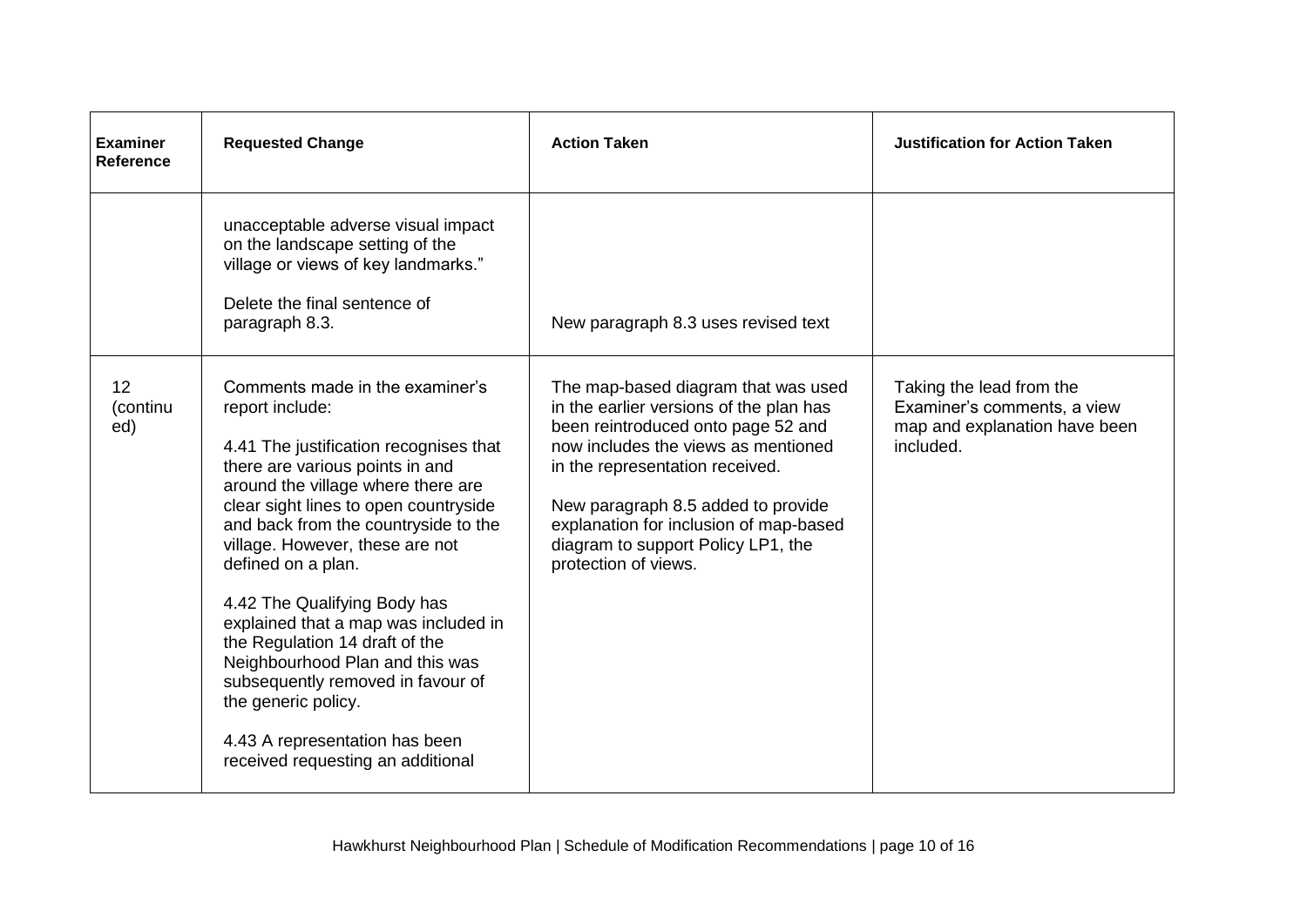| <b>Examiner</b><br><b>Reference</b> | <b>Requested Change</b>                                                                                                                                                                                                                                                                                                                                                              | <b>Action Taken</b>                                                                                                                                                                                                                                                                                                                  | <b>Justification for Action Taken</b>                                                                                                          |
|-------------------------------------|--------------------------------------------------------------------------------------------------------------------------------------------------------------------------------------------------------------------------------------------------------------------------------------------------------------------------------------------------------------------------------------|--------------------------------------------------------------------------------------------------------------------------------------------------------------------------------------------------------------------------------------------------------------------------------------------------------------------------------------|------------------------------------------------------------------------------------------------------------------------------------------------|
|                                     | view to be included. I have concluded<br>that as Policy LP1 is worded in a<br>generic manner and does not refer to<br>specific viewpoints, no change is<br>necessary in response to this<br>representation.<br>4.44 It is considered that due to the<br>lack of information about key<br>viewpoints, it is unclear how this<br>policy is to be interpreted on a<br>consistent basis. |                                                                                                                                                                                                                                                                                                                                      |                                                                                                                                                |
| 13                                  | Revise Policy LP2 as follows:<br>"The management, conservation and<br>enhancement of the High Weald<br>AONB is encouraged making use of<br>the following documents or their<br>replacements:  points $1 - 3$ ." Delete<br>final sentence.<br>Delete the final sentence in<br>paragraph 8.8 concerning log<br>burners.                                                                | Changes to policy text actioned as<br>recommended, on page 53.<br>Final sentence of new paragraph 8.9<br>now reads: "To support the local wood<br>fuel industry, new residential<br>development should include a working<br>chimney except where it can be<br>demonstrated it is not feasible or<br>practical on smaller properties" | Changed as recommended with<br>the exception of the deletion of<br>working chimneys and log<br>burners. (See also<br>Recommendation 10 above). |
| 14                                  | Revise Policy LP3 to read:                                                                                                                                                                                                                                                                                                                                                           | Policy LP3 on page 54 now reads:                                                                                                                                                                                                                                                                                                     | Changed as recommended.                                                                                                                        |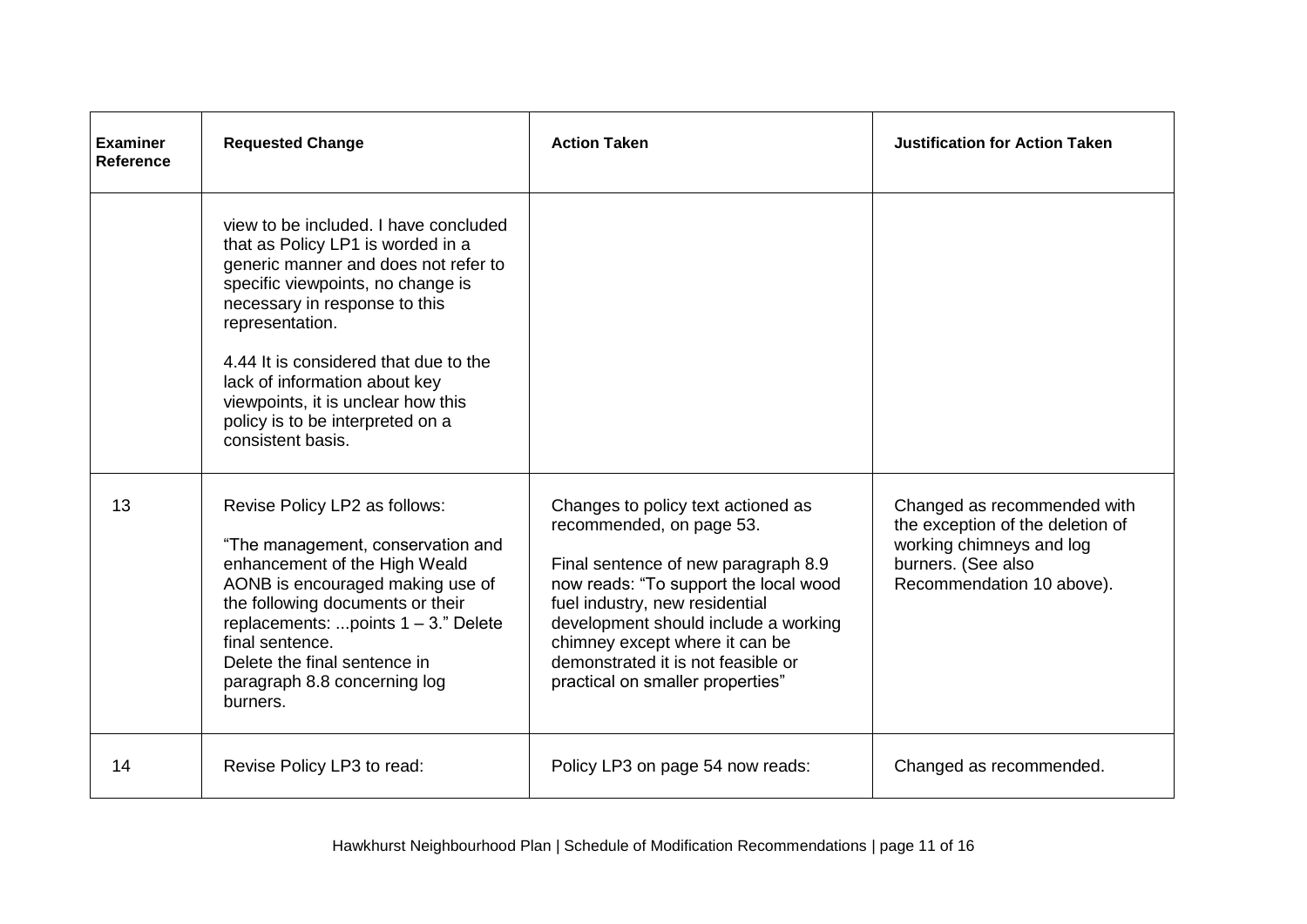| <b>Examiner</b><br>Reference | <b>Requested Change</b>                                                                                                                                                                                                                                                                                                                                                                                                                                                                                                                                          | <b>Action Taken</b>                                                                                                                                                                                                                                                                                                                                                                                                                                                                                                              | <b>Justification for Action Taken</b>                                                                             |
|------------------------------|------------------------------------------------------------------------------------------------------------------------------------------------------------------------------------------------------------------------------------------------------------------------------------------------------------------------------------------------------------------------------------------------------------------------------------------------------------------------------------------------------------------------------------------------------------------|----------------------------------------------------------------------------------------------------------------------------------------------------------------------------------------------------------------------------------------------------------------------------------------------------------------------------------------------------------------------------------------------------------------------------------------------------------------------------------------------------------------------------------|-------------------------------------------------------------------------------------------------------------------|
|                              | "The areas shown on map XX are<br>designated as Local Green Space.<br>Proposals for development of these<br>areas will only be permitted where it<br>has been demonstrated that there<br>are very special circumstances that<br>justify the need for the development<br>and there are no suitable alternative<br>sites."<br>Designate sites 11, 12 and 20.<br>Include examples of the exceptional<br>forms of development that may be<br>permitted by the policy as very<br>special circumstances within the<br>justification such as utility<br>infrastructure. | Policy LP3<br><b>Designated Green Spaces</b><br>THE AREAS SHOWN ON THE MAPS<br>ON PAGE 55 ARE DESIGNATED AS<br><b>LOCAL GREEN SPACE.</b><br>PROPOSALS FOR DEVELOPMENT<br>OF THESE AREAS WILL ONLY BE<br>PERMITTED WHERE IT HAS BEEN<br>DEMONSTRATED THAT THERE ARE<br><b>VERY SPECIAL CIRCUMSTANCES</b><br>(SUCH AS ESSENTIAL UTILITY<br>INFRASTRUCTURE) THAT JUSTIFY<br>THE NEED FOR THE<br>DEVELOPMENT AND THERE ARE<br>NO SUITABLE ALTERNATIVE SITES.<br>New maps added to page 55 with the<br>three designated green spaces. | Other sites, regarded as<br>important landscape features,<br>have been moved to new section<br>10 on pages 24-25. |
| 15                           | Revise Policy AM1 to read:<br>"Improvements to the Highgate Hill<br>A229-A268 crossroads will be sought<br>to ease traffic flow and improve<br>conditions for pedestrians and<br>cyclists and to enhance the character                                                                                                                                                                                                                                                                                                                                           | All these changes have been actioned<br>on page 57.                                                                                                                                                                                                                                                                                                                                                                                                                                                                              | Changed as recommended.                                                                                           |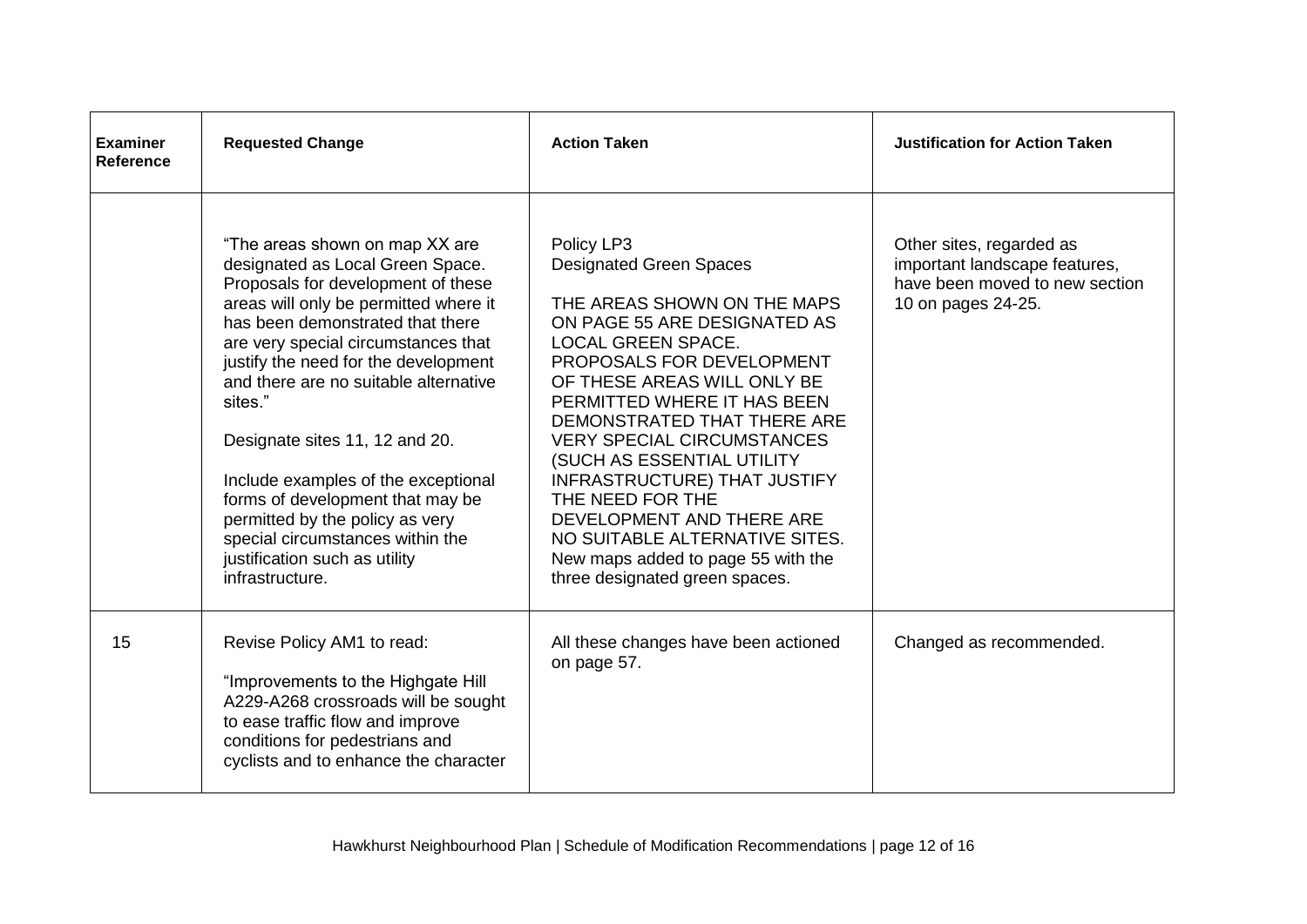| <b>Examiner</b><br><b>Reference</b> | <b>Requested Change</b>                                                                                                                                                                                                                                                                                                                                                                                                                                                                                    | <b>Action Taken</b>                                                                                    | <b>Justification for Action Taken</b>                                                                                     |
|-------------------------------------|------------------------------------------------------------------------------------------------------------------------------------------------------------------------------------------------------------------------------------------------------------------------------------------------------------------------------------------------------------------------------------------------------------------------------------------------------------------------------------------------------------|--------------------------------------------------------------------------------------------------------|---------------------------------------------------------------------------------------------------------------------------|
|                                     | and environment of the village<br>centre."<br>Delete the second part of the policy.<br>Include reference in the justification<br>to the Parish Council working with<br>the District and County Council to<br>develop a feasible design for the<br>highway and environmental<br>improvements. Note that<br>consultations with the community and<br>transport operators will be carried out<br>in the future on design options.<br>Place the illustrative design in an<br>Appendix and update paragraph 9.4. |                                                                                                        |                                                                                                                           |
| 16                                  | Delete paragraph 9.11 and the<br>second sentence of paragraph 9.13<br>from the justification to Policy AM3.                                                                                                                                                                                                                                                                                                                                                                                                | These paragraphs on page 59 have<br>been redrafted to make them clearer<br>and more easily understood. | In agreement with the principles<br>raised by the Examiner, the<br>paragraphs have been re-worded<br>rather than deleted. |
| 17                                  | Add the following to the end of<br>paragraph 9.17: "The cycle parking<br>standards for residential areas are<br>set out in Kent County Council's                                                                                                                                                                                                                                                                                                                                                           | This change has been actioned on<br>page 60.                                                           | Changed as recommended.                                                                                                   |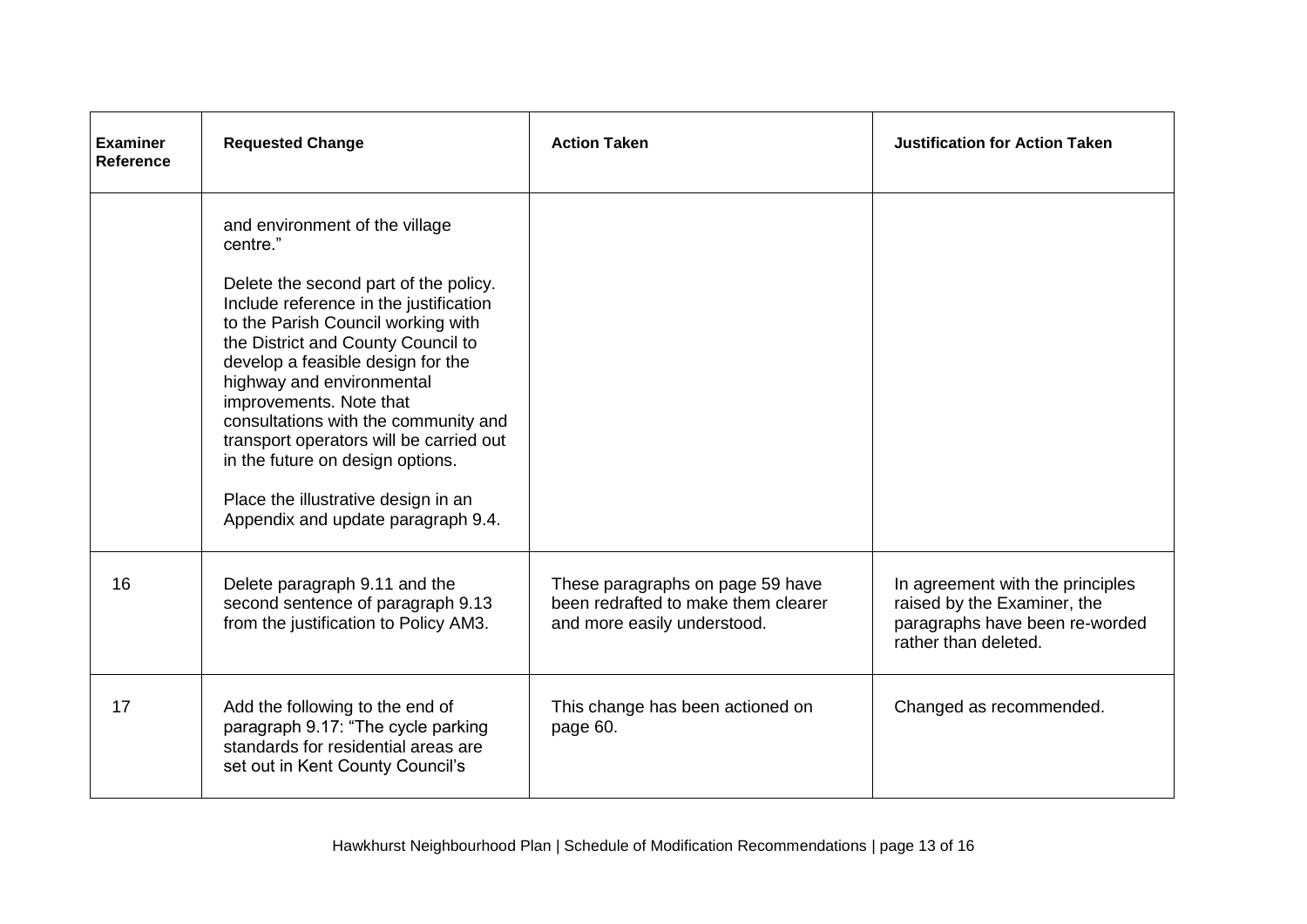| <b>Examiner</b><br><b>Reference</b> | <b>Requested Change</b>                                                                                                                                                                                                                                                                                                                     | <b>Action Taken</b>                                                                                             | <b>Justification for Action Taken</b> |
|-------------------------------------|---------------------------------------------------------------------------------------------------------------------------------------------------------------------------------------------------------------------------------------------------------------------------------------------------------------------------------------------|-----------------------------------------------------------------------------------------------------------------|---------------------------------------|
|                                     | <b>Supplementary Planning Guidance</b><br>on Parking Standards."                                                                                                                                                                                                                                                                            |                                                                                                                 |                                       |
| 18                                  | Revise the justification to Policy CM1<br>as follows:<br>Include reference to the detailed<br>design requirements of the new<br>pavilion being of a high quality in<br>accordance with Policy HD4.<br>Revise paragraph 10.3 to include<br>reference to the specific sports<br>facility needs of the Plan area that<br>have been identified. | These changes have been actioned on<br>page 63. Reference to Policy HD4 has<br>been added to Policy CM1 itself. | Changed as recommended.               |
| 19                                  | Revise Policy CM2 as follows:<br>"The replacement of the existing<br>community hall with a larger,<br>improved facility will be supported."                                                                                                                                                                                                 | This change has been actioned on<br>page 64.                                                                    | Changed as recommended.               |
| 20                                  | Revise Policy CM3 as follows:<br>"The replacement of the existing GP<br>practices with a single, larger<br>practice with additional medical                                                                                                                                                                                                 | This change has been actioned on<br>page 65.                                                                    | Changed as recommended.               |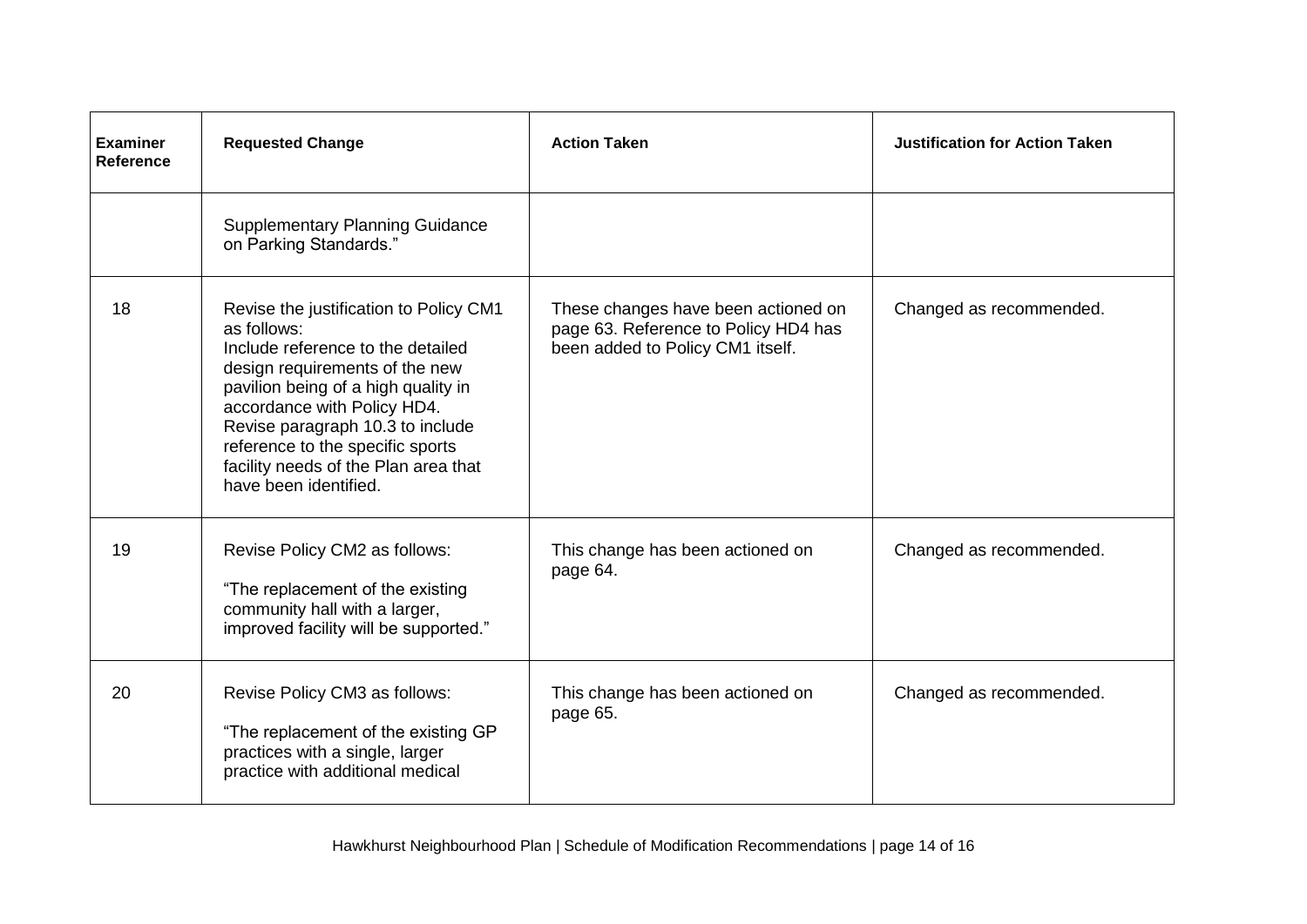| <b>Examiner</b><br>Reference | <b>Requested Change</b>                                                                                                                                                                                                                                                                              | <b>Action Taken</b>                                   | <b>Justification for Action Taken</b>                                                                                           |
|------------------------------|------------------------------------------------------------------------------------------------------------------------------------------------------------------------------------------------------------------------------------------------------------------------------------------------------|-------------------------------------------------------|---------------------------------------------------------------------------------------------------------------------------------|
|                              | facilities and support facilities (or<br>health centre) will be supported."                                                                                                                                                                                                                          |                                                       |                                                                                                                                 |
| 21                           | Revise Policy CM4 as follows:<br>"Town centre uses should be located<br>within the Town Centre Boundary as<br>defined in the Tunbridge Wells Local<br>Plan. Changes of use in the Primary<br>Shopping Area will be considered<br>against Policy CR12 of the Local<br>Plan 2006 (or its replacement). | These changes have been enabled on<br>page 66 and 67. | No reference is made to "town"<br>centre"; the reference is, as<br>recommended to, "Primary<br>Shopping Area".                  |
|                              | "The Gills Green Employment Area is<br>defined as a Key Employment Area<br>in the Local Plan. Development<br>proposals within the area shall be<br>considered against Policies ED1,<br>ED2 and ED3 of the 2006 Local Plan<br>(or its replacement)."                                                  |                                                       | As Gills Green employment area<br>is covered by the Local Plan, it<br>has been removed from Policy<br>but is included in 10.19. |
|                              | Revise the justification to reflect the<br>revised policy. Include reference to<br>the sports facility needs of the Plan<br>area that have been identified in the                                                                                                                                    |                                                       | Sports facilities are covered by<br>Policy CM1 and are not repeated                                                             |